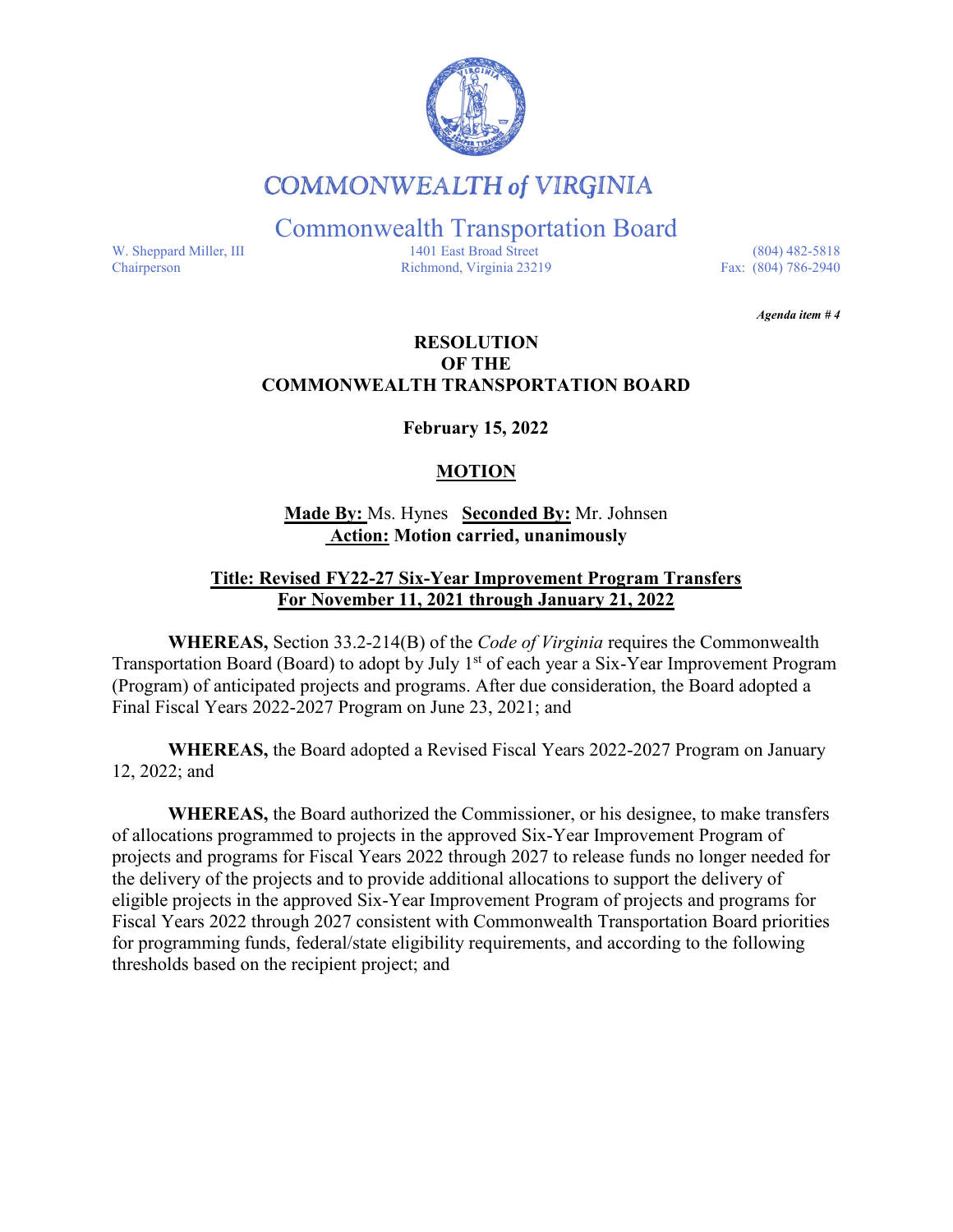Resolution of the Board Revised FY22-27 Six-Year Improvement Program Transfers for November 11, 2021 through January 22, 2022 February 15, 2022 Page 2 of 2

| <b>Total Cost Estimate</b>  | <b>Threshold</b>                                     |
|-----------------------------|------------------------------------------------------|
| $<$ \$5 million             | up to a 20% increase in total allocations            |
| \$5 million to \$10 million | up to a \$1 million increase in total allocations    |
| $>\frac{1}{2}$ 10 million   | up to a $10\%$ increase in total allocations up to a |
|                             | maximum of \$5 million increase in total allocations |

**WHEREAS,** the Board directed that (a) the Commissioner shall notify the Board on a monthly basis should such transfers or allocations be made; and (b) the Commissioner shall bring requests for transfers of allocations exceeding the established thresholds to the Board on a monthly basis for its approval prior to taking any action to record or award such action; and

**WHEREAS,** the Board is being presented a list of the transfers exceeding the established thresholds attached to this resolution and agrees that the transfers are appropriate.

**NOW THEREFORE, BE IT RESOLVED,** by the Commonwealth Transportation Board, that the attached list of transfer requests exceeding the established thresholds is approved and the specified funds shall be transferred to the recipient project(s) as set forth in the attached list to meet the Board's statutory requirements and policy goals.

####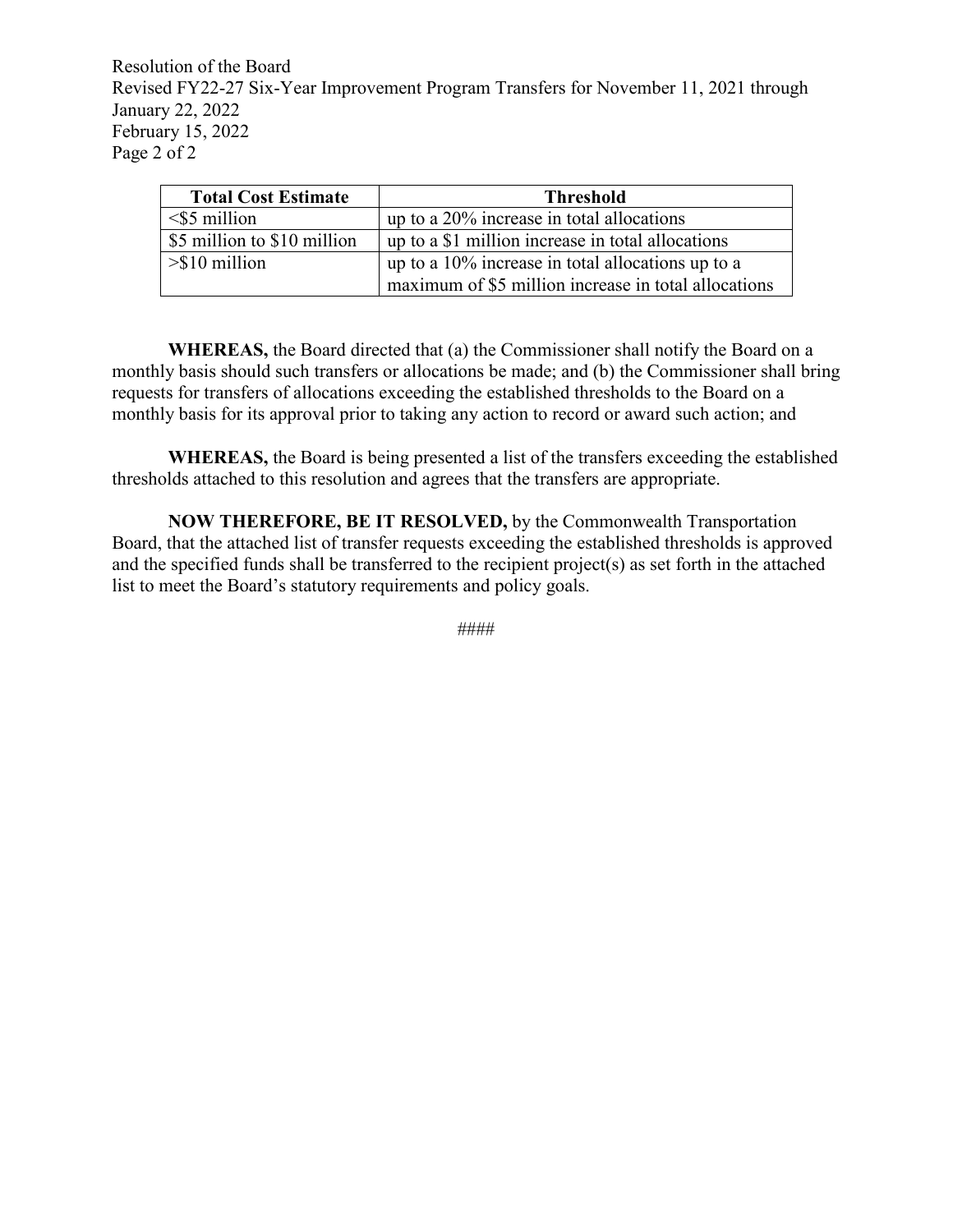### **CTB Decision Brief**

#### Revised FY2022-2027 Six-Year Improvement Program Transfers For November 11, 2021 through January 21, 2022

**Issue:** Each year the Commonwealth Transportation Board (CTB) must adopt a Six-Year Improvement Program (Program) in accordance with statutes and federal regulations. Throughout the year, it may become necessary to transfer funds between projects to have allocations available to continue and/or initiate projects and programs adopted in the Program.

**Facts:** On January 12, 2022, the CTB adopted a Revised FY22-27 Six-Year Improvement Program and granted authority to the Commissioner of Highways (Commissioner), or his designee, to make transfers of allocations programmed to projects in the approved Six-Year Improvement Program of projects and programs for Fiscal Years 2022 through 2027 to release funds no longer needed for the delivery of the projects and to provide additional allocations to support the delivery of eligible projects in the approved Six-Year Improvement Program of projects and programs for Fiscal Years 2022 through 2027 consistent with Commonwealth Transportation Board priorities for programming funds, federal/state eligibility requirements, and according to the following thresholds based on the recipient project:

| <b>Total Cost Estimate</b>  | <b>Threshold</b>                                     |
|-----------------------------|------------------------------------------------------|
| $<$ \$5 million             | up to a 20% increase in total allocations            |
| \$5 million to \$10 million | up to a \$1 million increase in total allocations    |
| $>\frac{1}{2}$ 10 million   | up to a 10% increase in total allocations up to a    |
|                             | maximum of \$5 million increase in total allocations |

In addition, the CTB resolved that the Commissioner should bring requests for transfers of allocations exceeding the established thresholds to the CTB on a monthly basis for its approval prior to taking any action to record or award such action.

The CTB will be presented with a resolution for formal vote to approve the transfer of funds exceeding the established thresholds. The list of transfers from November 11, 2021 through January 21, 2022 is attached.

**Recommendations:** VDOT recommends the approval of the transfers exceeding the established thresholds from donor projects to projects that meet the CTB's statutory requirements and policy goals.

**Action Required by CTB:** The CTB will be presented with a resolution for a formal vote to adopt changes to the Revised Program for Fiscal Years 2022– 2027 that include transfers of allocated funds exceeding the established thresholds from donor projects to projects that meet the CTB's statutory requirements and policy goals.

**Result, if Approved**: If approved, the funds will be transferred from the donor projects to projects that meet the CTB's statutory requirements and policy goals.

**Options:** Approve, Deny, or Defer.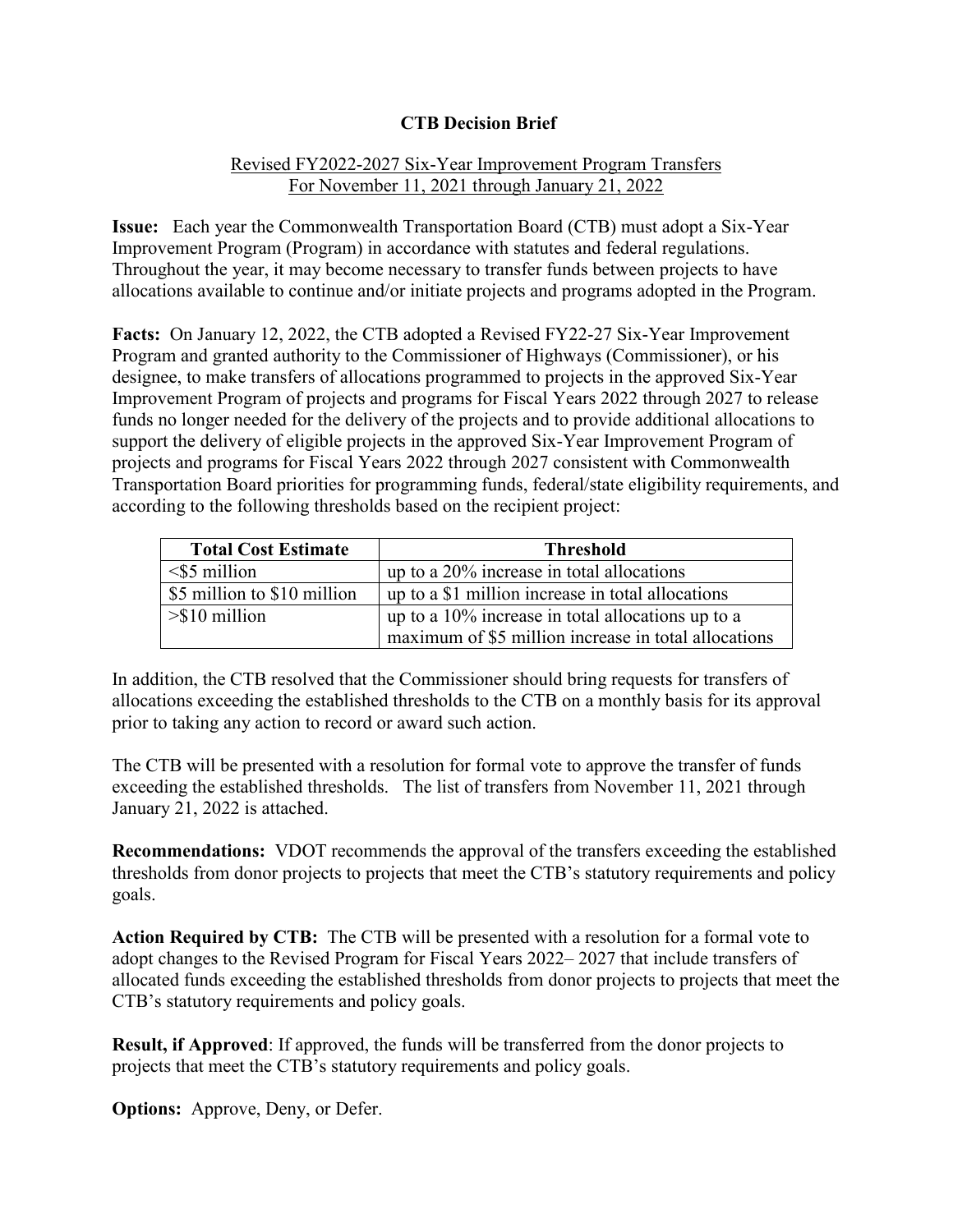Decision Brief Revised FY22-27 Six-Year Improvement Program Transfers for November 11, 2021 through January 21, 2022 February 15, 2022 Page 2 of 2

**Public Comments/Reactions:** None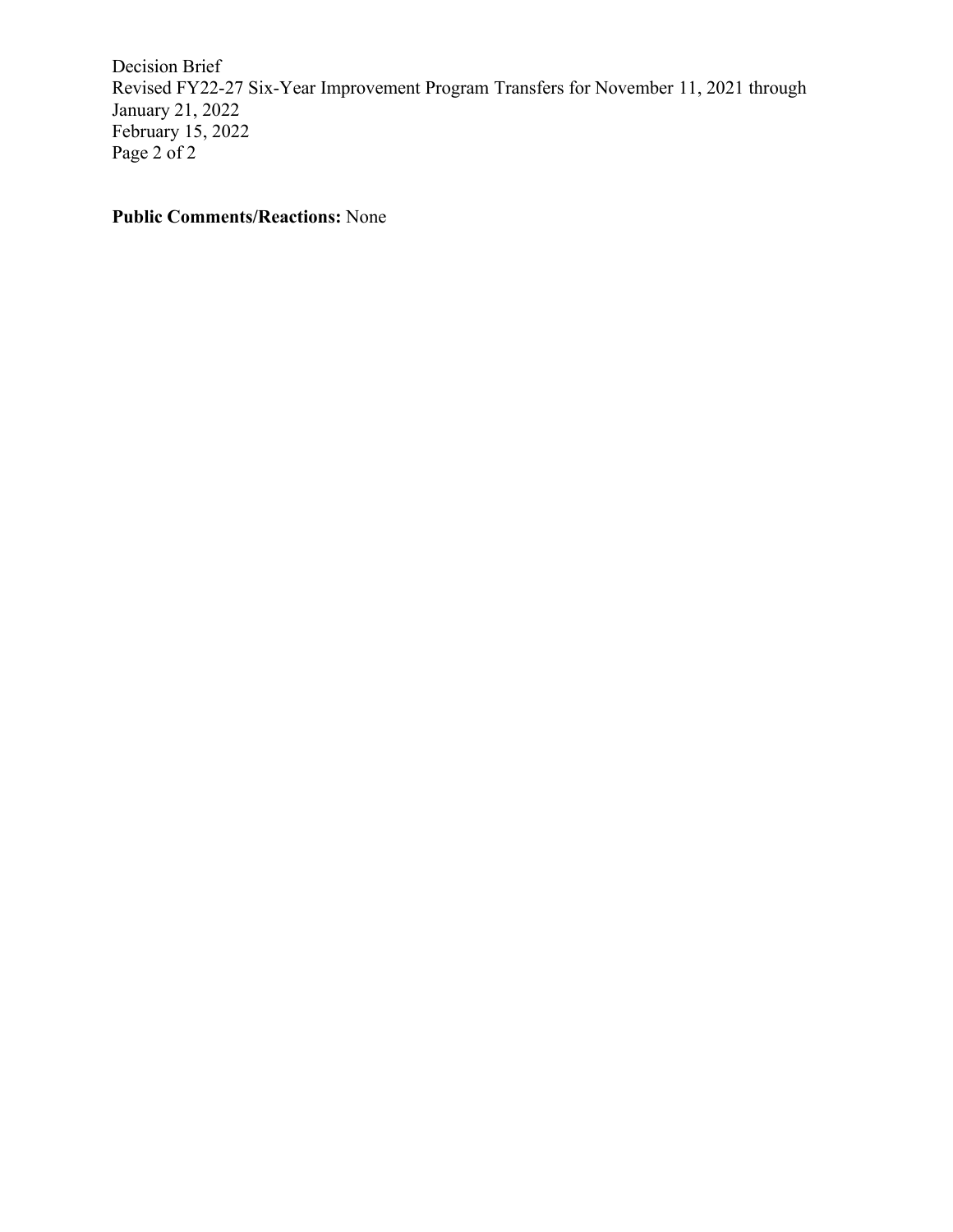|    | New   Row   Donor District | <b>Donor Description</b>                                                                                                                                                       | <b>Donor</b>               | Recipient            | <b>Recipient Description</b>                                            | Recipient  | <b>Fund Source</b>                                                                                               | <b>Transfer</b> | <b>Total</b>      | <b>Total</b> | <b>Transfer</b> | <b>Comments</b>                                                                                                                                                                        |
|----|----------------------------|--------------------------------------------------------------------------------------------------------------------------------------------------------------------------------|----------------------------|----------------------|-------------------------------------------------------------------------|------------|------------------------------------------------------------------------------------------------------------------|-----------------|-------------------|--------------|-----------------|----------------------------------------------------------------------------------------------------------------------------------------------------------------------------------------|
|    |                            |                                                                                                                                                                                | <b>UPC</b>                 | <b>District</b>      |                                                                         | <b>UPC</b> |                                                                                                                  | Amount          | <b>Allocation</b> | Estimate     | Percent         |                                                                                                                                                                                        |
| A  | Bristol                    | <b>BRISTOL DGP DEALLOCATION</b><br><b>BALANCE ENTRY</b>                                                                                                                        | T21760                     | Bristol              | #SMART18 - Rte. 58 Truck<br>Climbing Lane Phase 2                       | 111272     | DGP - State (GS0100)                                                                                             | 493,520         | 2,929,937         | 2,929,937    | 20.3%           | Transfer of surplus funds recommended by<br>District from the District DGP De-allocation<br>Balance Entry line item to fund a<br>scheduled project.                                    |
| В  | Culpeper                   | #SGR Culpeper - Local SGR<br>Bridge - Balance Entry                                                                                                                            | T9558                      | Culpeper             | #SGR18LB - BRIDGE REPAIR RT<br>250 BYPASS OVER NS<br>RAILROAD           | 110893     | SGR - State (SS0100)                                                                                             | 1,927,752       | 3,158,945         | 3,158,945    | >100%           | Transfer of surplus funds recommended by<br>District and Structure and Bridge Division<br>from a completed project to fund a<br>completed project.                                     |
| C  | Statewide                  | STATEWIDE SYIP UPDATE<br><b>BALANCE ENTRY</b>                                                                                                                                  | T1179                      | Fredericksburg       | <b>RTE 3 LICK RUN, BRIDGE</b><br>REPLACE, NON-NBI, ID 17921             | 113806     | CTB Formula - Bridge State (CS0110)                                                                              | 3,749,587       | 4,799,587         | 4,799,587    | >100%           | Transfer of surplus funds recommended by<br>District from the Statewide SYIP Balance<br>Entry line item to fund a scheduled<br>project.                                                |
| D  | Northern<br>Virginia       | <b>I-66 OUTSIDE THE BELTWAY -</b><br><b>CONCESSION FUND</b>                                                                                                                    | 113539                     | Northern<br>Virginia | <b>NUTLEY STREET SW SHARED</b><br><b>USE PATH</b>                       | 112818     | Concession Funds (CSC210)                                                                                        | 200,000         | 495,000           | 488,290      | 67.8%           | Transfer of surplus funds recommended by<br>District and MPO from the Concession<br>Fund Balance Entry line item to fund a<br>scheduled project.                                       |
| E  | Statewide                  | STATEWIDE SYIP UPDATE<br><b>BALANCE ENTRY</b>                                                                                                                                  | T1179                      | Northern<br>Virginia | <b>ROUTE 1 MULTIMODAL</b><br><b>CORRIDOR IMPROVEMENTS</b>               | 115882     | Access PTF (CNS246), Bond Proceeds<br>Capital Projects Revenue (CNB267)                                          | 69,079,081      | 138,400,000       | 180,000,000  | 99.7%           | Transfer of surplus funds recommended by<br>District from the Statewide SYIP Balance<br>Entry line item to fund a scheduled<br>project.                                                |
| F. | Richmond                   | <b>ASHLAND ST EXTENSION, RTE</b><br>746 (N. Enon Ch Rd, Rt 10-<br>Meadowville Tech Pk)<br>WIDENING, RICHMOND TRI-<br><b>CITIES REGIONAL STP (RSTP)</b><br><b>BALANCE ENTRY</b> | 109265<br>112660,<br>70725 | Richmond             | <b>LAKEVIEW AVE - MINOR</b><br><b>WIDENING</b>                          | 101288     | Local Project Contributions - Urban<br>(NOP723), RSTP: Tri-Cities<br>(CF2MB0), RSTP Match: Tri-Cities<br>CS2MB1) | 1,863,759       | 8,162,999         | 8,162,999    | 29.6%           | Transfer of surplus funds recommended by<br>District and MPO from scheduled and<br>underway projects and the Statewide SYIP<br>Balance Entry line item to fund a<br>scheduled project. |
| G  | Salem                      | <b>RTE 58 - CORRIDOR</b><br><b>DEVELOPMENT PROG - 4</b><br>LANES (Vesta)                                                                                                       | 17537                      | Salem                | RTE 58 - CORRIDOR<br><b>DEVELOPMENT PROG - 4</b><br>LANES (Crooked Oak) | 17534      | RT58 Corridor Funds (CNS581)                                                                                     | 1,000,000       | 8,708,908         | 293,000,000  | 13.0%           | Transfer of surplus funds recommended by<br>District from a scheduled project to fund a<br>scheduled project.                                                                          |
| H  | Statewide                  | <b>STATEWIDE RAIL SAFETY</b><br><b>BALANCE ENTRY</b>                                                                                                                           | 70704                      | Statewide            | Highway-Rail Section 130 Pre<br>Scoping PE Only                         | 112213     | Rail Highway Crossings (CF4100), Rail<br>Highway Crossings Soft Match<br>CF4101)                                 | 100,000         | 400,000           | 300,000      | 33.3%           | Transfer of surplus funds recommended by<br>District and Traffic Engineering Division<br>from the Statewide Rail Safety Balance<br>Entry line item to fund a completed<br>project.     |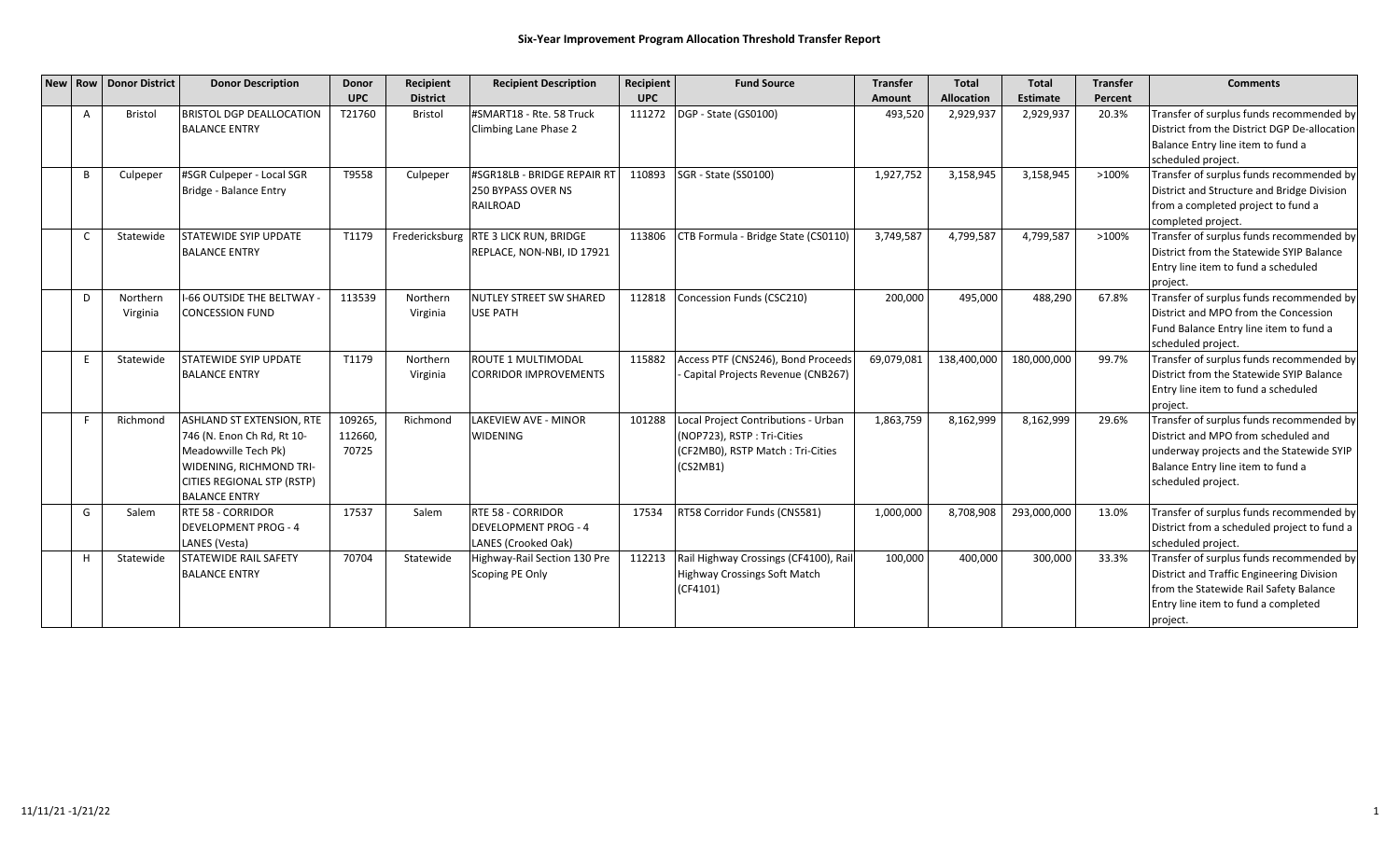| <b>New Row</b> | <b>Donor District</b> | <b>Donor Description</b>                                                                                         |                  | Donor UPC Recipient District | <b>Recipient Description</b>                                                                    | Recipient  | <b>Fund Source</b>                                                                                                                                                                          | <b>Transfer</b> | Total             | <b>Total</b>    | <b>Transfer</b> | <b>Comments</b>                                                                                                                                                                 |
|----------------|-----------------------|------------------------------------------------------------------------------------------------------------------|------------------|------------------------------|-------------------------------------------------------------------------------------------------|------------|---------------------------------------------------------------------------------------------------------------------------------------------------------------------------------------------|-----------------|-------------------|-----------------|-----------------|---------------------------------------------------------------------------------------------------------------------------------------------------------------------------------|
|                |                       |                                                                                                                  |                  |                              |                                                                                                 | <b>UPC</b> |                                                                                                                                                                                             | Amount          | <b>Allocation</b> | <b>Estimate</b> | Percent         |                                                                                                                                                                                 |
| $\mathbf{1}$   |                       | Bristol, Statewide STATEWIDE SYIP UPDATE<br>BALANCE ENTRY, Widening on<br>Rte. 11 from 2 to 4 Lanes - PE<br>Only | T1179,<br>103394 | Bristol                      | <b>WIDEN BUSINESS ROUTE 23</b><br><b>TO FOUR LANES</b>                                          | 17817      | CTB Formula - High Priority State<br>(CS0120), STP 5-200K (CF2600), STP<br>5-200K Soft Match (CF2601)                                                                                       | 1,046,044       | 11,490,044        | 10,444,000      | 10.0%           | Transfer of surplus funds recommended by<br>District from the Statewide SYIP Balance<br>Entry line item and a completed project to<br>fund a scheduled project.                 |
| $\overline{2}$ | Bristol               | <b>BRISTOL DGP DEALLOCATION</b><br><b>BALANCE ENTRY</b>                                                          | T21760           | Bristol                      | #HB2.FY17 Add climbing lane<br>to Rte. 58 Lee Co.                                               | 109439     | DGP - State (GS0100)                                                                                                                                                                        | 170,000         | 1,695,799         | 1,695,799       | 11.1%           | Transfer of surplus funds recommended by<br>District from the District DGP De-allocation<br>Balance Entry line item to fund a scheduled<br>project.                             |
| $\overline{3}$ | <b>Bristol</b>        | #SGR19LB - Pisgah Rd /<br>Fairground Ck Taz VA 8001 Fed<br>22539                                                 | 113877           | Bristol                      | #SGR19LB - Fincastle Farm Rd<br>Bluest Rv Taz VA 5001 Fed<br>29679                              | 113875     | SGR - State (SS0100)                                                                                                                                                                        | 484             | 620,484           | 620,484         | 0.1%            | Transfer of surplus funds recommended by<br>District and Structure and Bridge Division<br>from a completed project to fund a<br>completed project.                              |
| $\Delta$       | Statewide             | <b>STATEWIDE HPP</b><br>DEALLOCATION BALANCE<br><b>ENTRY</b>                                                     | T21770           | Culpeper                     | #SMART18 - BROADVIEW<br><b>AVENUE ACCESS</b><br>MANAGEMENT<br><b>IMPROVEMENTS</b>               | 111647     | HPP-STP STWD (HF2100), HPP-STP<br>STWD Soft Match (HF2101)                                                                                                                                  | 373,103         | 5,222,893         | 5,222,893       | 7.7%            | Transfer of surplus funds recommended by<br>District from the Statewide HPP De-<br>allocation Balance Entry line item to fund a<br>scheduled project.                           |
| 5              | Statewide             | <b>STATEWIDE HPP</b><br>DEALLOCATION BALANCE<br><b>ENTRY</b>                                                     | T21770           | Culpeper                     | #SMART18 - INT.<br><b>IMPROVEMENTS AT FROST</b><br>AVE. & BROADVIEW AVE.                        | 111648     | Accounts Receivable - Urban<br>(NOP722), HPP-STP STWD (HF2100),<br>HPP-STP STWD Soft Match (HF2101)                                                                                         | 307,711         | 5,039,287         | 5,039,287       | 6.5%            | Transfer of surplus funds recommended by<br>District from the Statewide HPP De-<br>allocation Balance Entry line item to fund a<br>scheduled project.                           |
| 6              | Fredericksburg        | #SMART20 - ROUTE 1/ENON<br>ROAD INTERSECTION AND<br>ROADWAY IMP                                                  | 105722           | Fredericksburg               | #HB2.FY17 RTE 1/630 AREA<br><b>CORRIDOR ROAD</b><br><b>IMPROVEMENTS</b>                         | 103085     | Revenue Sharing - Local Match<br>(NPL201), Revenue Sharing - State<br>Match (CNS202)                                                                                                        | 1,267,174       | 21,207,174        | 20,385,000      | 6.4%            | Transfer of surplus funds recommended by<br>District and Local Assistance Division from a<br>scheduled project to fund a scheduled<br>project.                                  |
| $\overline{7}$ |                       | Hampton Roads   Western Branch Blvd Flashing<br>Yellow Arrows (FYA)                                              | 111005           |                              | Hampton Roads Cedar Road Flashing Yellow<br>Arrows (FYA)                                        | 111006     | VA Safety HSIP - Federal (CF3HS0),<br>VA Safety HSIP - Softmatch (CF3HS1)                                                                                                                   | 3,977           | 130,247           | 130,246         | 3.1%            | Transfer of surplus funds recommended by<br>District and Traffic Engineering Division<br>from a scheduled project to fund a<br>scheduled project.                               |
| 8              |                       | Northern Virginia NORTHERN VIRGINIA (NOVA)<br><b>REGIONAL STP (RSTP)</b><br><b>BALANCE ENTRY</b>                 | 70717            |                              | Northern Virginia CITY OF FAIRFAX PEDESTRIAN<br><b>IMPROVEMENTS</b>                             | 105573     | RSTP - Urban : Northern Virginia<br>MPO (CNF273), RSTP : Northern<br>Virginia (CF2M10), RSTP Match -<br>Urban: Northern Virginia MPO<br>(CNS273), RSTP Match: Northern<br>Virginia (CS2M11) | 39,754          | 613,732           | 613,732         | 6.9%            | Transfer of surplus funds recommended by<br>District and MPO from the District RSTP<br>Balance Entry line item to fund a scheduled<br>project.                                  |
| 9              | District-wide         | <b>FOREST HIGHWAY BALANCE</b><br><b>ENTRY</b>                                                                    | 73245            |                              | Northern Virginia ARMY NAVY DR: COMPLETE<br><b>STREET BIKE/PED</b><br><b>IMPROVEMENTS</b>       | 106496     | Federal Lands Access Program<br>(CF7110), Local Project Contributions<br>Access (NOP023)                                                                                                    | 1,500,000       | 18,715,000        | 16,104,290      | 8.7%            | Transfer of surplus funds recommended by<br>District and Local Assistance Division from<br>the Statewide Forest Highway Balance<br>Entry line item to fund a scheduled project. |
| 10             |                       | Northern Virginia NORTHERN VIRGINIA (NOVA)<br><b>CMAQ BALANCE ENTRY</b>                                          | 70716            |                              | Northern Virginia RTE 7 - INTERSECTION<br><b>IMPROVEMENTS AT</b><br><b>BEAUREGARD, PHASE II</b> | 107962     | CMAQ State Match - Northern<br>Virginia (CNS214), Northern Virginia<br>(CNF214)                                                                                                             | 111,264         | 6,838,776         | 9,058,343       | 1.7%            | Transfer of surplus funds recommended by<br>District and MPO from the District CMAQ<br>Balance Entry line item to fund a scheduled<br>project.                                  |